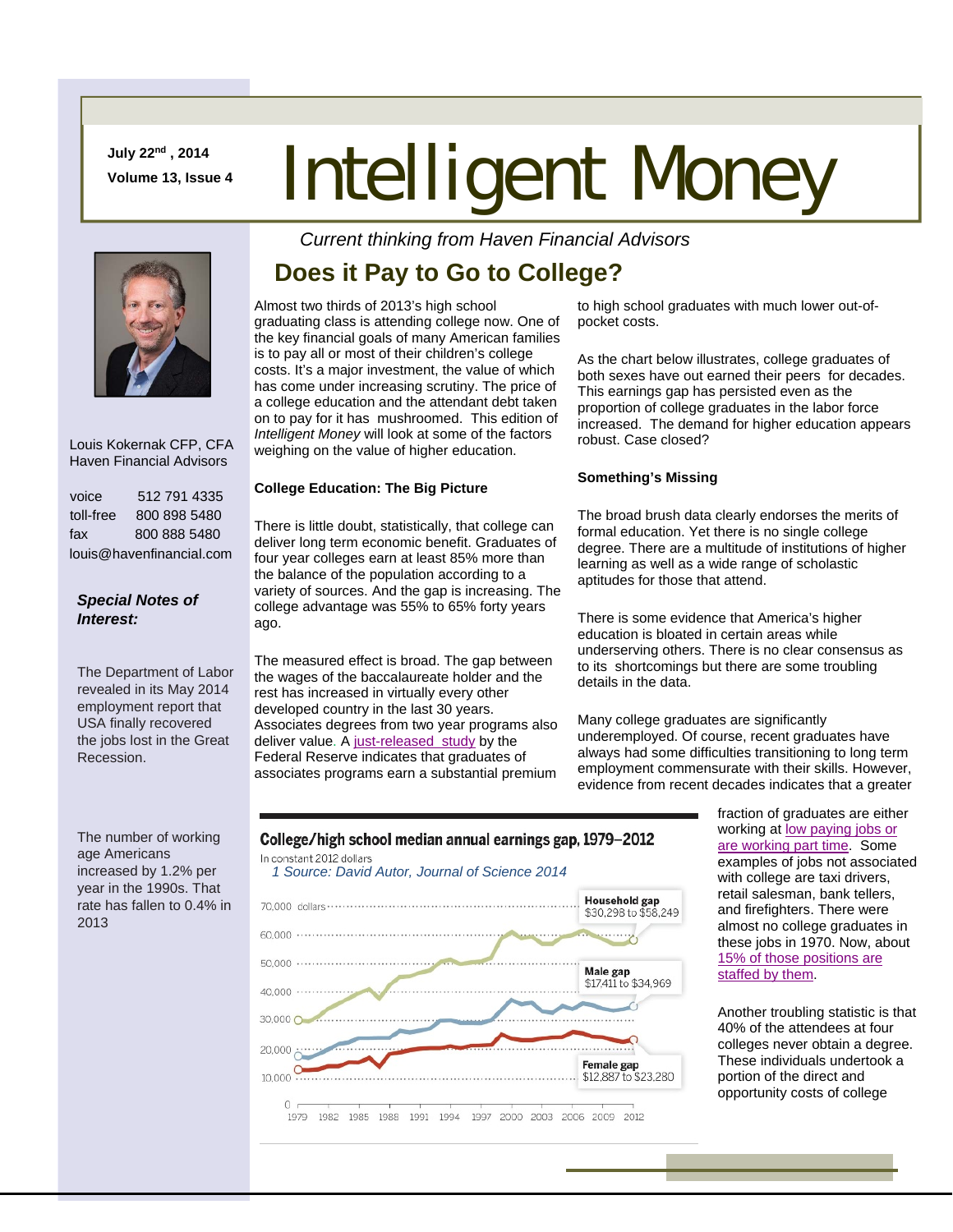## Intelligent Money



attendance but did not reap the signature benefits of a degree. Those that drop out waste their own and often public resources. The earnings premiums associated with college attendance do not factor in the dropout rate.

Another confounding factor is the difficulty in separating the actual benefits of the college education from underlying differences in abilities of those attaining a degree. As a general rule, smarter people graduate from college and those folks tend to succeed in their careers later in life. To some extent, college is a rather expensive signal that its graduate is reasonably intelligent and can follow a curriculum for four years.

There is also some question as to whether college curriculums are meeting the demands of the nation's employers. Is there a "skills gap" in the US employment market? If college is generating too many graduates without the skills that the economy demands, we might see lots of high paying jobs go unfilled.

There is considerable debate on this topic of the skills gap. Many economists believe that the primary driver of job woes in this country is a decline in aggregate demand. However, most concede that there are least pockets of persistent skill shortages which are hampering employment. In their 2011 survey on challenges facing the manufacturing sector, Deloitte and the Manufacturing Institute found that about 650,000 high paying positions in the manufacturing sector alone went unfilled while the nation's headline unemployment remained above 9%. The majority of the survey respondents believed that this skill shortage would become more severe in the future.

Even as the ranks of American colleges swell, the people hiring – the boots on the ground – remained skeptical of the product that colleges were delivering. Thus far, we've discussed the outcomes of a college education. It's important also to address the issue of financing in some detail. As we'll see, the financing of higher education is everybody's business.

#### **Financing a College Education**

College tuition now averages more than \$30,000 per year at a private university, \$22,000 per year at a public school for out-ofstate students, and \$8900 for in-state students. The rate of the price increase in recent decades has been very high. Over the last 30 years, tuition and fees at both four year and

two year institutions have quadrupled, *after accounting for inflation*!

Yet comparatively few students pay the sticker prices upon which the foregoing calculations are based. Grant aid and tax benefits have defrayed a growing share of college costs. Twenty years ago, grants and tax benefits offset a bit less than half the cost of tuition and fees at public universities. Now, almost two thirds are offset. Over 57% of tuition and fees at private institutions are offset by grants and tax breaks. From the standpoint of the consumer, some of the "sticker shock" has been reduced.

The federal government has become a major player in financing the higher education industry. The commitment began in 1965 with the Higher Education Act. Today aid to education takes the form of tax breaks, grants, and guaranteed student loans.

The CBO estimates that the cost of government subsidized loans initiated this year will be \$21 billion. That represents the cost of the subsidy. Aggregate college debt now exceeds \$1 *trillion* more than cumulative credit card debt—and represents three times what students owed a decade ago.

The US government's Pell Grant program costs about \$33 billion. Annual tax benefits for college expenses are about \$36 billion. The scale of these programs has expanded greatly over the past decade. Third party payers like Uncle Sam make buyers (students and their parents) less sensitive to price. Sound like health care? The overwhelming majority of medical costs are borne by public and private insurers – third party payers. That's another industry that has experienced runaway price inflation.

These subsidies shift the cost burden away from those who directly benefit to the rest of the population. The non college bound population is the very group that is least able to shoulder this financial burden. That doesn't seem fair.

Market distortions from government subsidy are most apparent in the for-profit education area. Over 80 percent of the revenue of the for-profits comes from federal loans and grants. The student loan default rate for those attending for profit institutions reaches almost 22% within three years, compared with 10.8 percent at public colleges and 7.6 percent at private nonprofit institutions, according to recently released data from the Education Department. Graduation rates at for profit schools are well under 50%. Those are NOT good numbers!

*Manufacturing Institute found that about 650,000 high paying positions in the manufacturing sector alone went unfilled while the nation's headline unemployment remained above 9%."*

 $\overline{\phantom{a}}$ 

*"Deloitte and the* 

*"Over the last 30 years, tuition and fees at both four year and two year institutions have quadrupled, after accounting for inflation"*